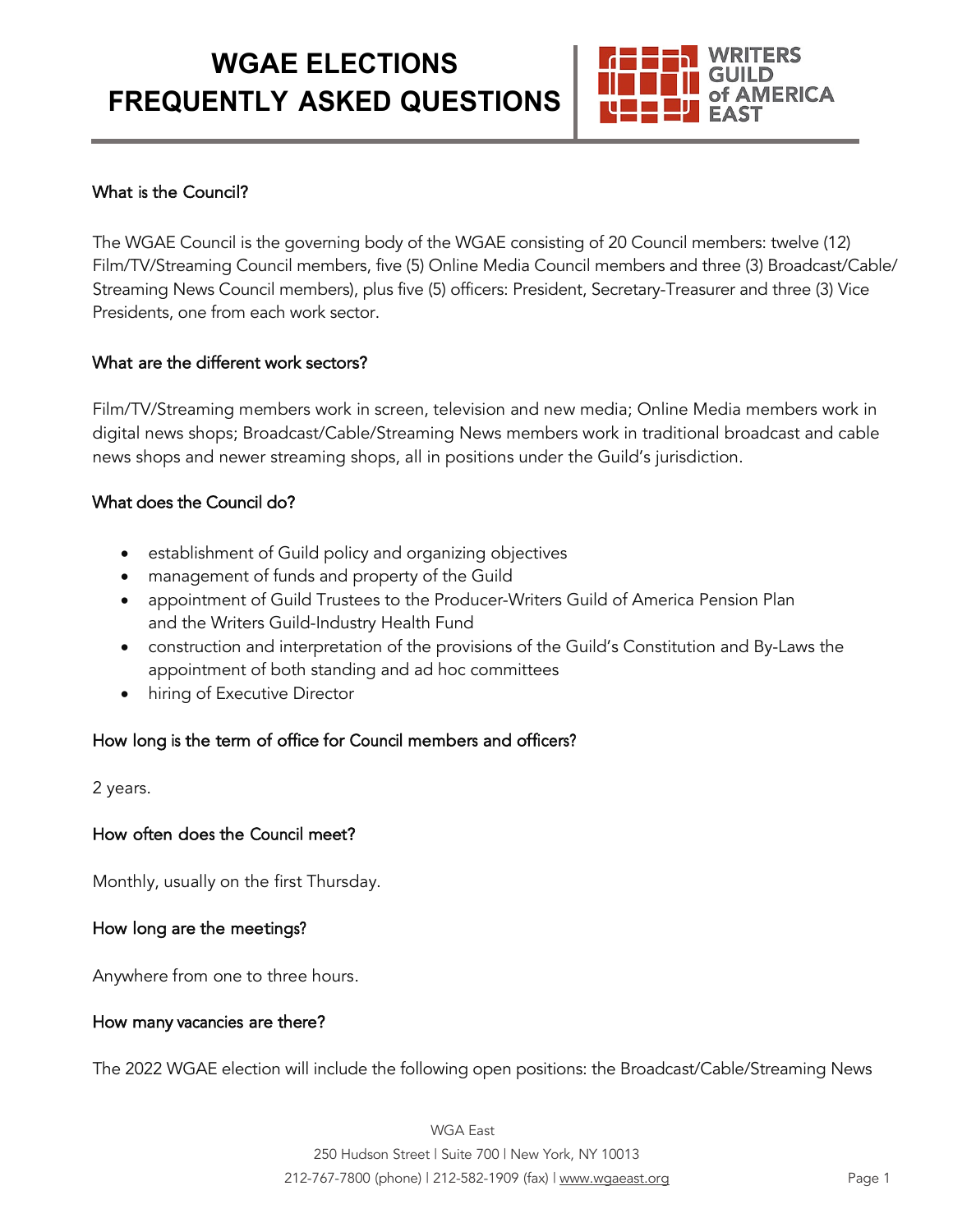# **WGAE ELECTIONS FREQUENTLY ASKED QUESTIONS**



Vice President; the Online Media Vice President; six (6) TV/Film/Streaming Council seats; three (3) Broadcast/Cable/Streaming News Council seats and two (2) Online Media Council seats.

# Who is eligible to run for Council position?

Any member in good standing who has been a member of the work sector in which they are running for one year preceding the annual meeting of the Guild (Thursday, September 15, 2022).

# How does one get nominated?

No later than July 1, an eblast/mailing to all current members will solicit nominations for Council members (and officers if applicable). Nomination forms will be available online. Members may nominate themselves and/or others for Council no later than July 13.

#### How does voting occur?

Members may vote online, by mail or in person at the annual meeting on September 15, 2022.

### How can I learn more about the campaign process and rules?

- A Nominees' Gathering, hosted by the Election Committee, will take place on the evening of July 18 at 6pm via Zoom, to familiarize potential candidates with the process of running for and serving on Council.
- All candidates must attend a mandatory meeting on either August 3, 2022 at 6 pm via Zoom or August 4, 2022 at 12 pm via zoom to review election policy.

# How does the Guild facilitate a candidate's campaign?

- Each candidate's statement will be posted on the Guild's website as well as the online ballot. An eblast will be sent to the membership with a link to all candidates' statements.
- Each candidate may send out three Guild-facilitated communications separate and apart from the Candidate Statement. These may be three eblasts or three postcards, or a combination of eBlasts and postcards. Beyond these three communications, each additional candidate message will incur a \$100 administrative fee
- A Meet the Candidates Town Hall event for all active, current WGAE members to familiarize themselves with the candidates will be held on August 22, 6pm.

#### WGA East